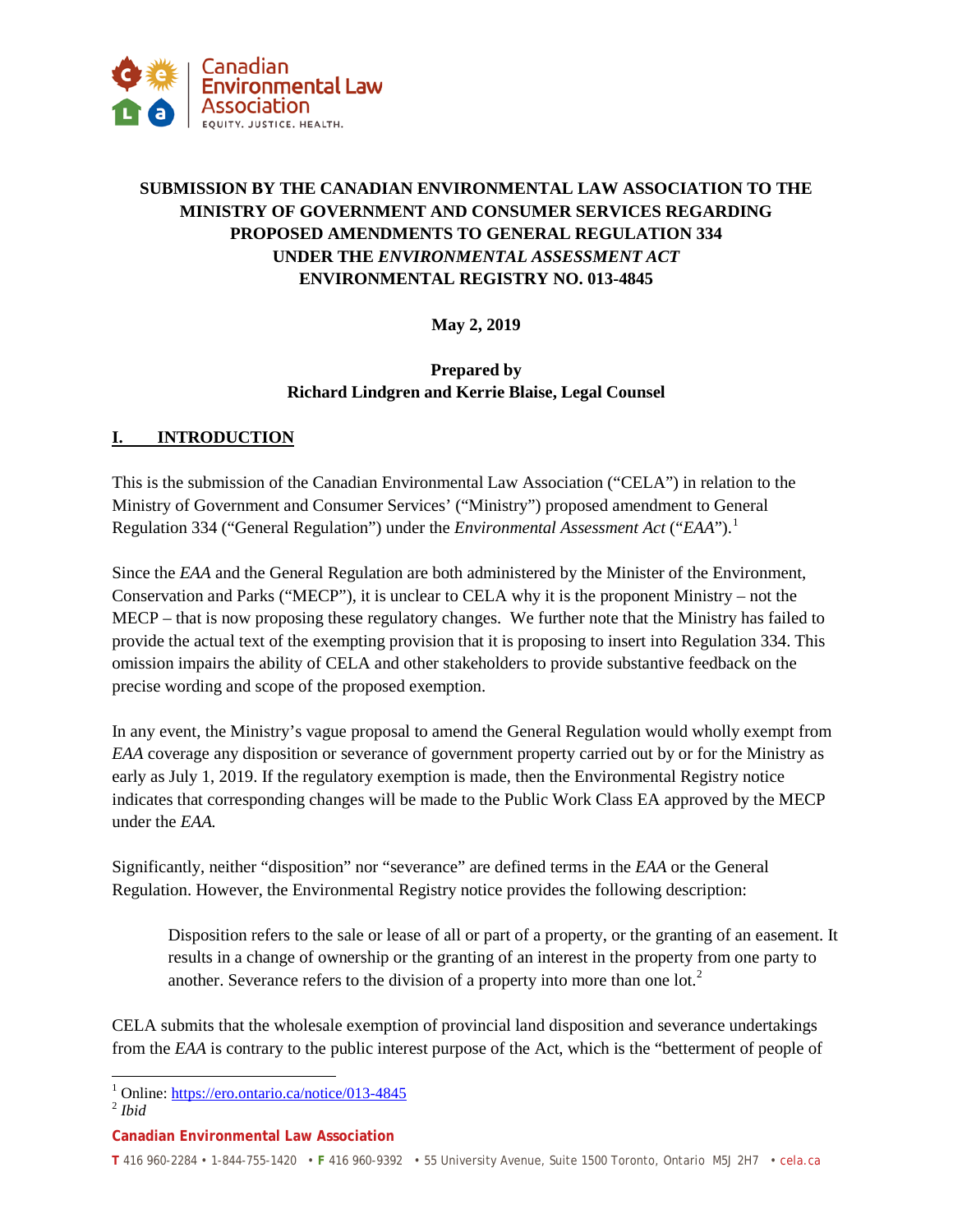the whole or any part of Ontario by providing for the protection, conservation and wise management in Ontario of the environment."[3](#page-1-0) For the reasons set out below, CELA does not support the proposed exemption of such undertakings from the *EAA* on the primary grounds that this unjustified rollback:

- removes or constrains the ability to identify and evaluate potential adverse environmental effects early in the decision-making process, and to reconcile the proposed development of disposed/severed lands with the long-term protection of the biophysical, ecological, social, economic and built environments;
- undermines socio-economic and environmental accountability by eliminating public notification requirements, removing governmental decision-making from the public's purview, and depriving the public of key information and negating the opportunity for public comment; and
- terminates the legal right of Ontarians to request the MECP to order an individual EA (i.e. "bump" up") if their concerns about proposed conveyances of provincial lands have not been satisfactorily addressed following the completion of the Class EA planning process for such undertakings.

Accordingly, CELA submits that the disposition or severance of government-owned lands should remain fully subject to the current requirements and schedules of the Public Work Class EA.

# **II. ABOUT CELA**

CELA is a public interest law group founded in 1970 for the purposes of using and enhancing environmental laws to protect the environment and safeguard human health.<sup>[4](#page-1-1)</sup> CELA lawyers represent low-income and vulnerable communities in the courts and before tribunals on a wide variety of environmental and public health issues.

In recent decades, CELA has been actively involved in various matters pertaining to the *EAA*, including:

- representing clients in individual EA processes for undertakings caught by Part II of the *EAA*;
- representing clients in Class EA processes, including making requests for "Part II orders" (also known as "elevation" or "bump-up" requests);
- representing clients in judicial review applications, statutory appeals and administrative hearings in relation to the *EAA*;
- filing law reform submissions on the *EAA* and regulations, including new or proposed regulatory exemptions for specific sectors, undertakings or proponents;
- participating in provincial advisory committees considering matters under the *EAA*; and

<span id="page-1-0"></span><sup>&</sup>lt;sup>3</sup> *Environmental Assessment Act*, *RSO 1990*, c E 18, s 2 *[EAA]* <sup>4</sup> Canadian Environmental Law Association, online[: www.cela.ca](http://www.cela.ca/)

<span id="page-1-1"></span>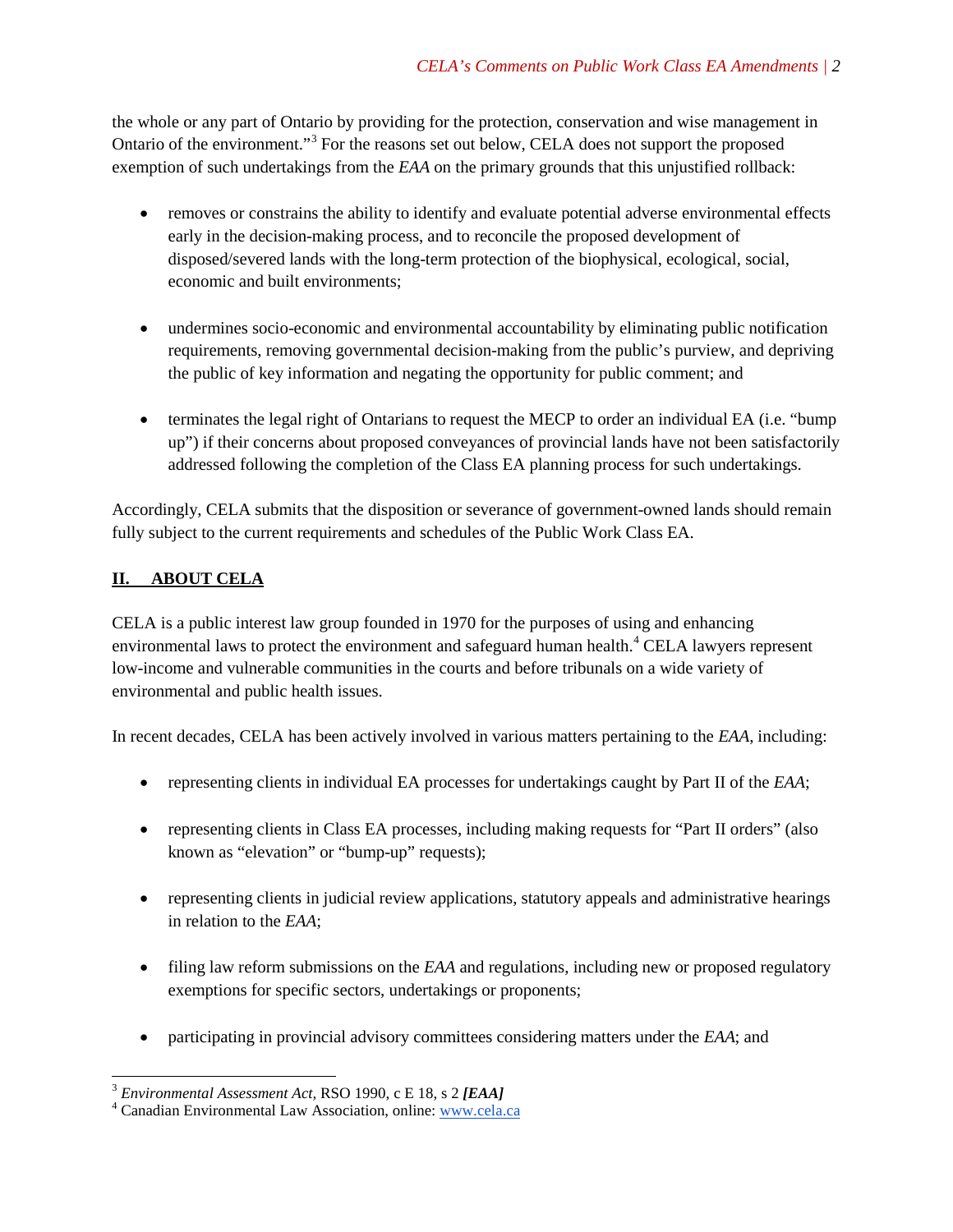• conducting public education/outreach, and providing summary advice, to countless individuals, non-governmental organizations, Indigenous communities, and other persons interested in matters arising under the *EAA*.

On the basis of our decades-long experience under the *EAA*, CELA has carefully considered the regulatory proposal being advanced by the Ministry. However, CELA recommends that the proposed exemption of provincial land dispositions or severances should not proceed due to outstanding concerns about environmental protection, public participation, transparency and accountability.

## **III. COMMENTS ON THE PROPOSED REGULATORY EXEMPTION**

### *i. Context: The Checkered History of Provincial Land Dispositions in Ontario*

At present, the Government of Ontario owns thousands of provincial buildings, structures and parcels of land located throughout the province. If government-owned lands are to be sold or severed, then the relevant notification and documentation requirements of the current Public Work Class EA must be complied with before the proposed transaction may proceed (see below).

These kinds of realty undertakings involving public properties have been subject to evolving Class EA planning requirements since  $1992$ <sup>[5](#page-2-0)</sup>. Over the decades, the disposition of provincial lands has often facilitated the subsequent development of large-scale projects by private companies, other public authorities, or "P3" (private-public partnership) proponents.

However, after a large increase in such transactions occurred in the late 1990s, the Environmental Commissioner of Ontario ("ECO") identified a number of instances where there was non-compliance with the Class EA planning requirements prior to the disposition of provincial lands.<sup>[6](#page-2-1)</sup> In particular, the ECO found as follows:

In its Statement of Environmental Values, Management Board Secretariat says that among its responsibilities, these "real estate activities have the greatest potential for impact on the natural environment," and must thus adhere to the requirements of the MBS Class Environmental Assessment... The MBS Class EA requires site-specific research and public consultation on all real estate activities, with the results available to the public upon request. It is through its Class EA, the MBS SEV states, that Management Board Secretariat fulfils the purposes of the Environmental Bill of Rights…

Our review suggests that Management Board Secretariat, through its agency, the Ontario Realty Corporation, has not followed some of the requirements of its Class Environmental Assessment, even though MBS says its Class EA forms the basis of the commitments made in its Statement of Environmental Values...

<span id="page-2-0"></span> <sup>5</sup> Online: <https://www.ontario.ca/page/class-ea-public-works>

<span id="page-2-1"></span><sup>6</sup> 1998 Annual Report, at 16-22. Online: [http://docs.assets.eco.on.ca/reports/environmental-protection/1998-](http://docs.assets.eco.on.ca/reports/environmental-protection/1998-1999/1998-AR.pdf) [1999/1998-AR.pdf](http://docs.assets.eco.on.ca/reports/environmental-protection/1998-1999/1998-AR.pdf)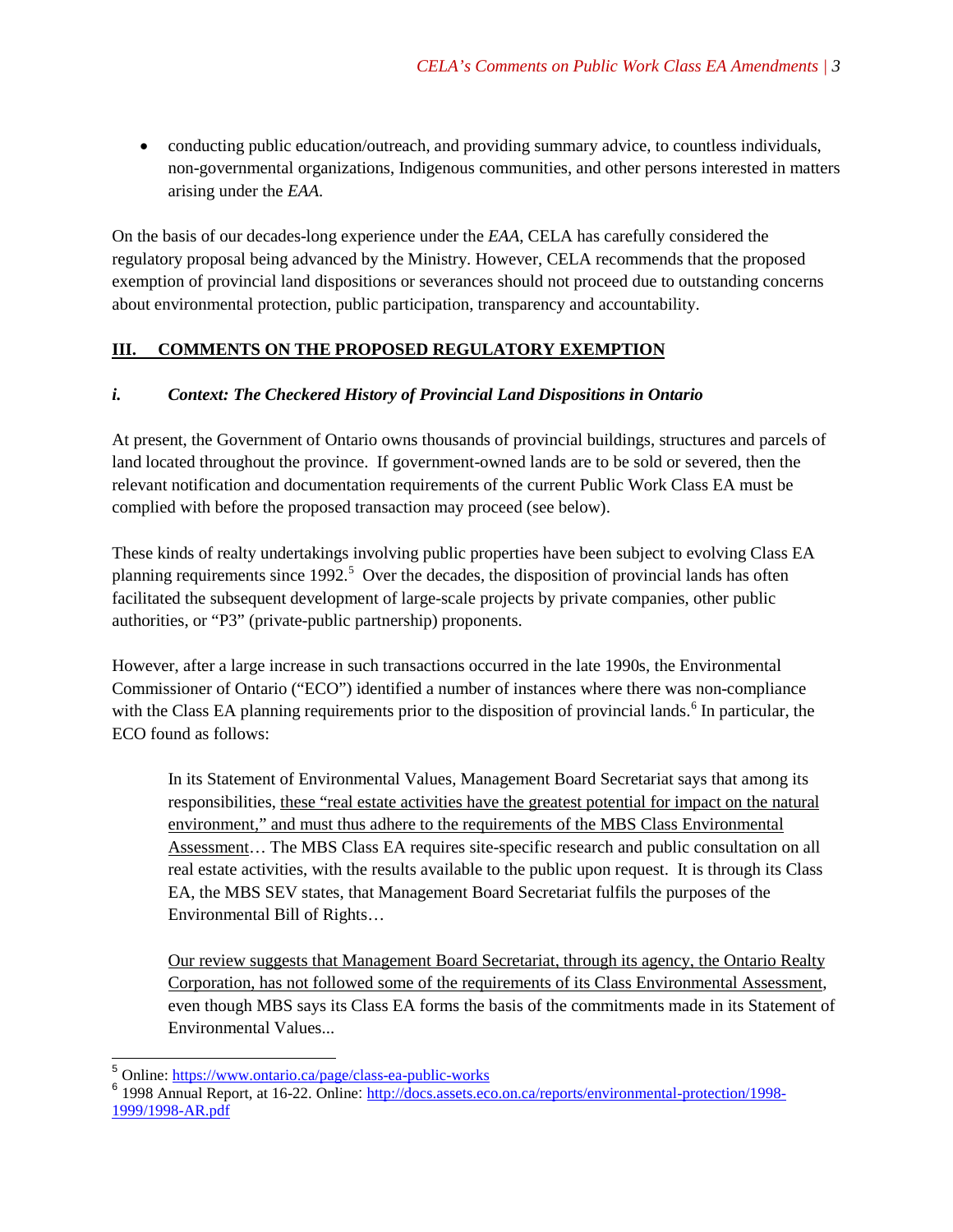All sales of government lands fall under at least "Category B" status under the Class EA, which requires consultation with directly affected parties, a site analysis, and filing of a consultation and documentation record, which must then be available to the public. In addition, sales of lands involving environmentally significant areas (ESAs) to a non-conservation body are classified as "Category C" projects, requiring detailed Environmental Study Reports, including several stages of public notice and opportunities for public comment…

ORC files and other material examined by the ECO suggest that several land sales in the past few years should have required Environmental Study Reports and a comprehensive public consultation program. A few ORC consultation and documentation records examined by the ECO identify ESAs, potential threats to them from the proposed sales, and the fact that the lands will be sold to a "non-conservation body." All of these conditions are triggers for Category C treatment. In several cases, ORC's own documentation records state that the project should be halted until the more stringent environmental assessment process in Category C is completed, but ORC has not undertaken that step.

MBS has told the ECO that ORC has consulted with selected agencies and affected parties, and in some cases, carried out Environmental Site Assessments. But this is not equivalent to the requirements of the Class EA for Category C (emphasis added).<sup>[7](#page-3-0)</sup>

Similarly, the Ontario Realty Corporation was convicted under the *EAA* in 2004 for failing to comply with the consultation requirements of the Class EA when it conveyed property containing the site of a Huron village dating back to the 1400s, but failed to adequately consult local Indigenous representatives.<sup>[8](#page-3-1)</sup>

Other questionable provincial dispositions involving land flips have triggered forensic audits, police probes, civil litigation and considerable public controversy.[9](#page-3-2)

### *ii. Exempting undertakings from the EAA is contrary to the Act's public interest purpose*

Environmental assessment is an information-gathering and decision-making process that aims to anticipate and prevent harm arising from proposed undertakings, and to potentially improve societal and ecological conditions. This process includes opportunities for public participation, and requires a range of interrelated socio-economic and biophysical impacts of a project (and its alternatives) to be considered before irreversible decisions are made. The Supreme Court of Canada has recognized EA as an important planning tool and an "integral component of sound decision-making."[10](#page-3-3)

Absent the application of the *EAA*, these basic tenets of EA planning do not apply to exempted undertakings, and the broad scope of EA requirements is not replicated in other provincial statutes. In

 <sup>7</sup> *Ibid*, at 16, 20

<span id="page-3-1"></span><span id="page-3-0"></span><sup>8</sup> *R. v Ontario Realty Corporation*, 2004 CarswellOnt 6604 (Ont CJ).

<span id="page-3-2"></span><sup>9&</sup>lt;br>
9 Online: <https://www.cbc.ca/news/canada/ontario-realty-corp-under-review-1.225418>;<br>
https://www.theglobeandmail.com/news/national/orc-documents-allege-fraud/article25463199/

<span id="page-3-3"></span><sup>&</sup>lt;sup>10</sup> Friends of the Oldman River Society v Canada (Minister of Transport), [1992] 1 SCR 3 at 71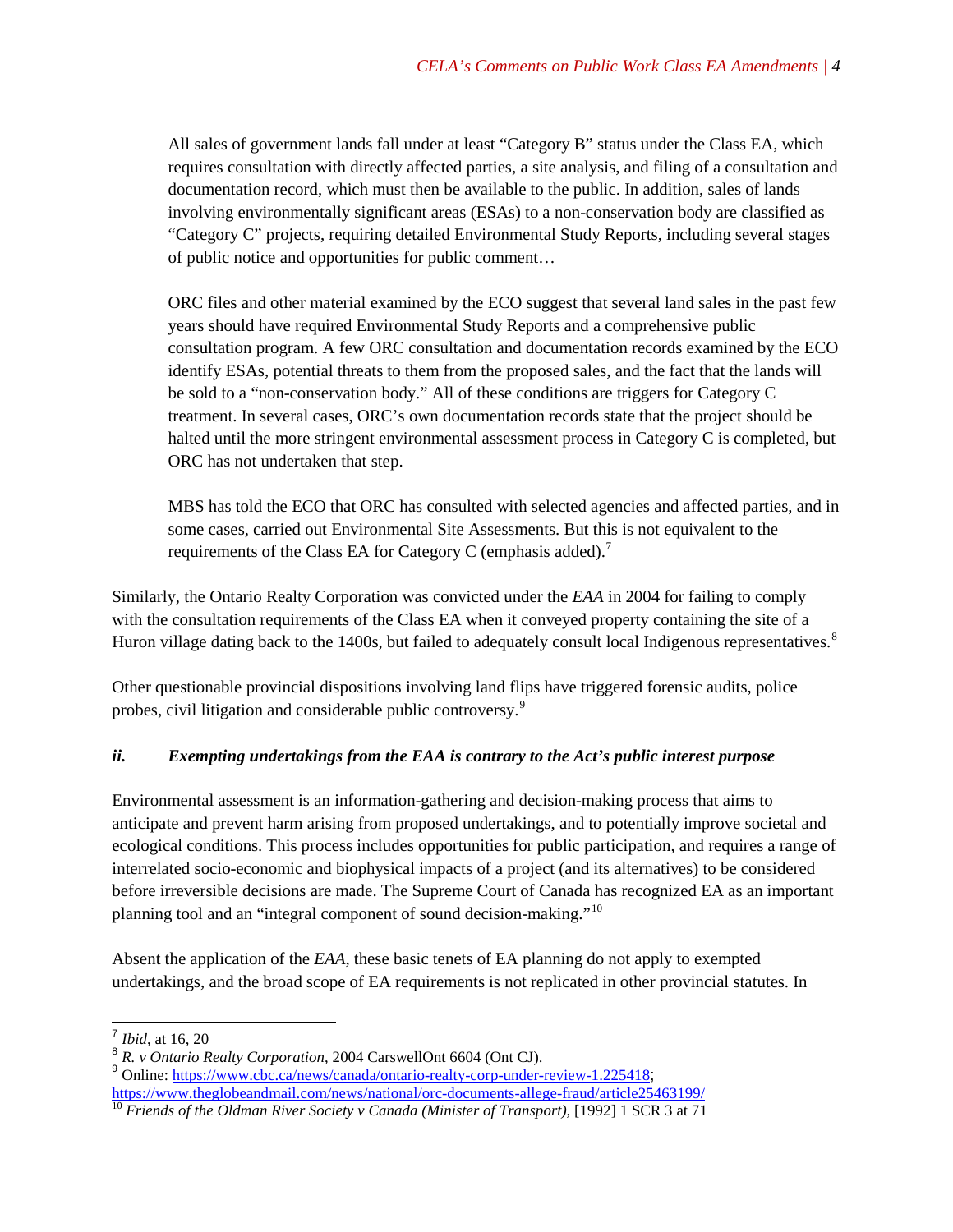addition, exempting undertakings from *EAA* coverage deprives the public of key information relating to the proposal, and excludes the public's ability to meaningfully participate in the decision-making process.

Accordingly, CELA submits that the "betterment" of Ontarians – which is the express purpose of the *EAA* – is best achieved by keeping land disposition/severance undertakings subject to the *EAA*, rather than wholly exempting such undertakings from any type of EA planning requirements. On this point, CELA notes that the undertakings to be exempted under the Ministry's proposal are subject to an already streamlined process by virtue of falling within the defined category of projects covered by the Public Works Class EA. In short, projects that are planned in accordance with the Class EA procedure are effectively pre-approved, meaning that the proponent can proceed directly with the project without Ministerial approval or public hearings, provided that there has been compliance with the applicable steps prescribed in the Class EA.<sup>11</sup>

Within the Public Work Class EA, the process is further streamlined because projects are delineated into four categories, each with varying EA methodologies in response to the level of potentially adverse environmental effects. For example, as current provincial guidance on Public Work Class EA undertakings currently prescribes $^{12}$  $^{12}$  $^{12}$ :

- **Category A** is applied to undertakings that are minor in scale and have minimal or no adverse environmental effects and requires no EA of the undertaking.
- **Category B** (Consultation and Documentation Report) is a screening process applied to undertakings that have some potential for adverse environmental effects. These effects are well understood from a technical perspective, are minor in nature, and mitigation is also well understood.
- **Category C** (Environmental Study Report) is a comprehensive EA process that is applied to undertakings that have the potential for significant environmental effects and must proceed under the full planning and documentation procedures. The environmental effects are assessed and mitigation, monitoring and public consultation are documented in a detailed Environmental Study Report (ESR).
- **Category D** (Individual EA) is applied to those undertakings that have the potential for significant and undetermined environmental effects. Although the Class EA is used to identify the need for an Individual EA, the process for carrying out an Individual EA is beyond the scope of this document.

As a result of the Class EA process and the categorization applied to disposition and land severances, CELA submits the existing process already accomplishes the streamlining envisioned in the Environmental Registry notice. Therefore, the proposed wholesale exemption of these undertakings from the *EAA* is both unnecessary and inappropriate.

<span id="page-4-0"></span><sup>&</sup>lt;sup>11</sup> Lindgren R and Dunn B, "Environmental Assessment in Ontario: Rhetoric vs. Reality" (2010) 21 JELP 279 - 303<sup>12</sup> Ministry of Infrastructure Public Work, "Class Environmental Assessment" (2012), online:

<span id="page-4-1"></span><https://www.infrastructureontario.ca/WorkArea/DownloadAsset.aspx?id=2147483686>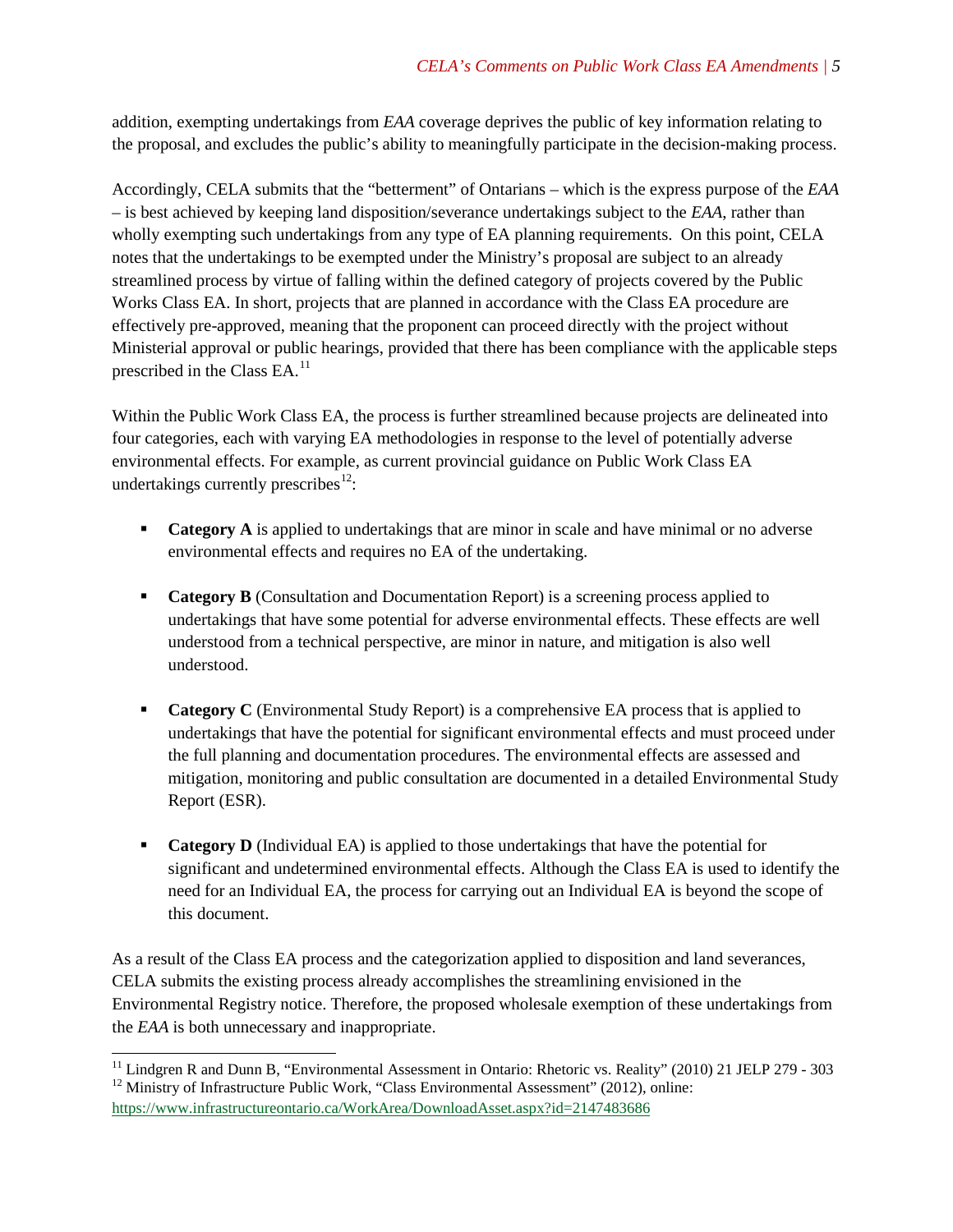While the Environmental Registry notice describes the projects to be exempted as "transactional exercises" that "have low potential for adverse effect on the environment" (i.e. Category A), this ignores the nuances among land disposition and severance undertakings currently caught by the Public Work Class EA. For instance, according to provincial guidance, the majority of realty transactions involving the disposition of land are Category B undertakings, while land severances are most often Category A (see Appendix 1 which further details the types of land disposition and severances and their accompanying category).

In addition, it must be recalled that provincial land holdings include greenfield (or brownfield) properties that may be environmentally sensitive, have agricultural, cultural or heritage significance, or involve Indigenous rights or interests. Similarly, severances of large properties into one or more smaller parcels can create adverse effects (i.e. by fragmenting habitat, creating "edge" effects, etc.). In CELA's view, before such lands are severed or conveyed to third parties, it is imperative to review the potential social, cultural and environmental impacts in an open and accessible EA planning process.

Moreover, the notice's unpersuasive attempt to classify the disposition and severance of land as projects with "low potential" for adverse effects overlooks the fact that medium- and small-sized projects (or groups of smaller projects in the same geographic area and timeframe) can also create direct, indirect and cumulative effects which are adverse and significant. There is a continuing gap in the current *EAA* regime in relation to cumulative effects analysis, and this problem is exacerbated by the proposed regulatory exemption for realty undertakings.

### *iii. Exempting projects from the EAA undermines social and environmental accountability*

EA has an important role in ensuring governmental accountability, as it demands openness and transparency in decision-making, and creates a detailed public record. In order to facilitate public involvement in the decision-making process, information must be made publicly available in a timely manner, and the reasons informing the decision (including analysis of anticipated effects and mitigation measures) must also be made publicly available.

In general terms, EA requirements create accountability because they legally mandate public bodies to give an account of, and justification for, their actions in a way that private bodies do not. Conversely, a failure to consult with the public or failing to sufficiently provide opportunities for participation, undermines accountability. $13$ 

Currently, Class EA documentation is available for public review and comment within specified timeframes.<sup>[14](#page-5-1)</sup> By consulting with a variety of stakeholders, issues are identified and hopefully resolved

<span id="page-5-0"></span> $13$  Sheate W, "Purposes, paradigms and pressure groups: Accountability and sustainability in EU environmental assessment,  $1985 - 2010$ " (2012) EIAR 33, 91 – 102 at 99<br><sup>14</sup> Infrastructure Ontario, online[: https://www.infrastructureontario.ca/Public-Work-Class-Environmental-](https://www.infrastructureontario.ca/Public-Work-Class-Environmental-Assessment/)

<span id="page-5-1"></span>[Assessment/](https://www.infrastructureontario.ca/Public-Work-Class-Environmental-Assessment/)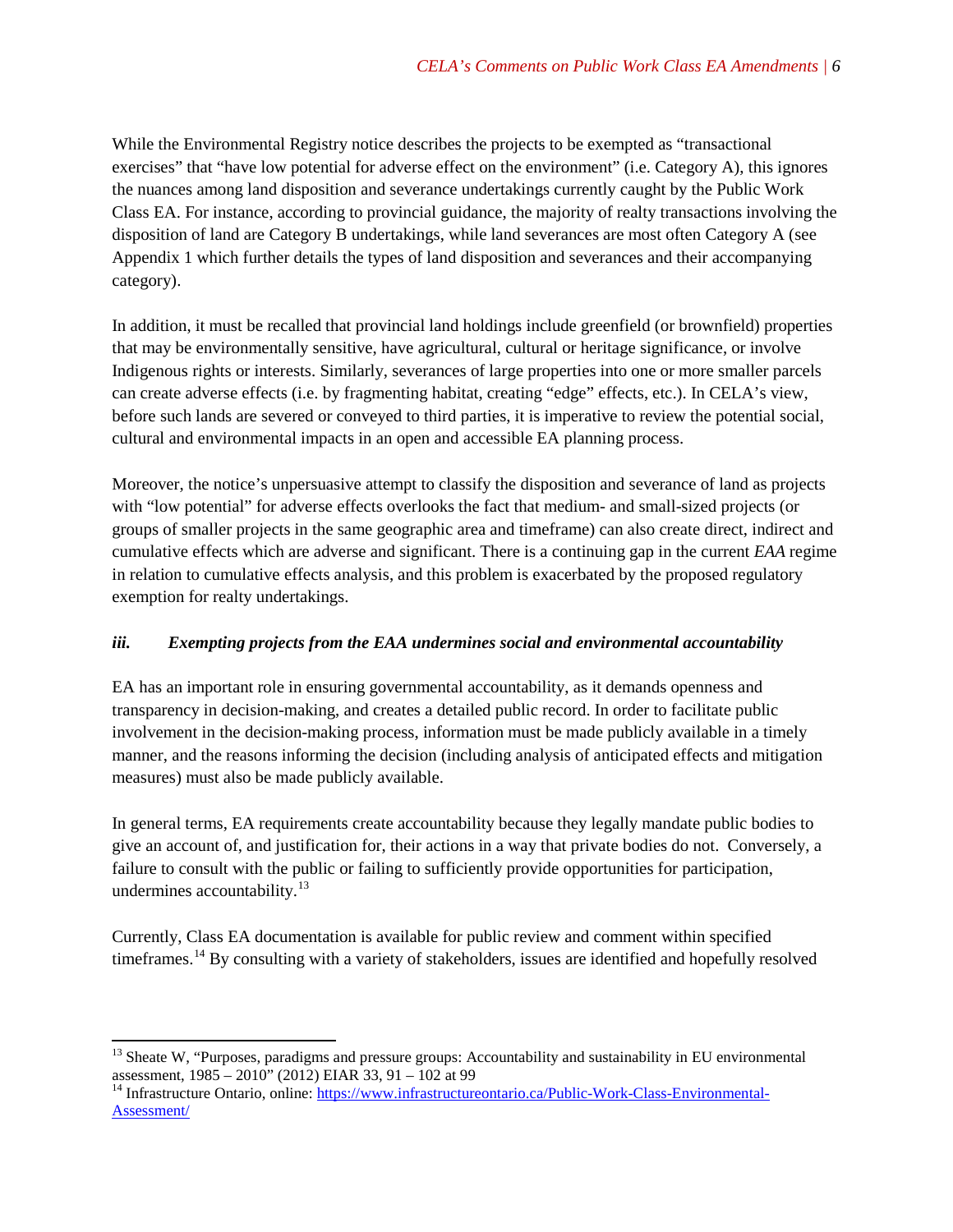prior to deciding if, when or how the project should proceed.<sup>[15](#page-6-0)</sup> According to current Public Work Class EA guidance:

Public consultation is an essential element when planning Category B and C projects. Consulted parties normally include government ministries and agencies, parties that may be affected by a project (e.g., owners of adjacent properties) and others who may be interested in a project (e.g., community members). These parties are contacted during the planning process for a project, and after an environmental assessment report has been completed for a project.<sup>[16](#page-6-1)</sup>

Exempting the disposition and severance of lands from the provincial EA process removes this important accountability mechanism and the opportunity for public review and comment.

CELA further submits that the proposed regulatory amendment may also undermine the local trust in, and social licence of, an undertaking. A social licence - unlike a legal licence to operate which is granted through a statutory procedure - is neither formally granted nor written down. However, to obtain a social licence to proceed with an undertaking, there must be a decision-making process which engenders trust, is transparent, advances meaningful public engagement, and aims to protect human health, safety and the environment.<sup>[17](#page-6-2)</sup> These principles align with the basic tenets of EA law, but would be inapplicable if realty undertakings are fully exempted under the *EAA*.

Lastly, the proposed exemptions remove governmental decision-making from the public's purview. For example, the reports generated for Public Work Class EAs can be viewed online.<sup>[18](#page-6-3)</sup> The report for an undertaking notes the environmental condition of the property (i.e. pre-existing hazards on-site such as asbestos, oil, underground storage tanks, etc.); any distinctive environmental features; its current zoning or designations (i.e. floodplain, vulnerable aquifer area, or significant woodlot); and any site-specific mitigation measures that may be necessary. This reporting obligation provides baseline data which otherwise would not have been collected, nor publicly available and accessible.

### *iv. Exempting undertakings from EA removes the public opportunity to request an individual EA*

Upon the completion of the applicable Class EA planning process, an interested person or stakeholder is entitled to file a "bump up" request if there are outstanding concerns about the proposed undertaking. By order, the Minister may require that the project undergo an individual EA under Part II of the *EAA*, or may impose additional conditions that are appropriate in the circumstances.<sup>19</sup> However, the proposed exemption of all realty undertakings from the *EAA* removes this important safety valve.

<span id="page-6-2"></span><span id="page-6-1"></span>

<span id="page-6-0"></span><sup>&</sup>lt;sup>15</sup> *Ibid*<br><sup>16</sup> Infrastructure Ontario, online: <u>https://www.infrastructureontario.ca/Public-Work-Class-EA-Backgrounder/</u><br><sup>17</sup> Hoeld S, "A social licence for nuclear technologies" (2019) in Black-Branch J and Dieter F (e

<span id="page-6-3"></span><sup>&</sup>lt;sup>18</sup> See Class Environmental Assessment Reports, online[: https://www.infrastructureontario.ca/Class-Environmental-](https://www.infrastructureontario.ca/Class-Environmental-Assessment-Reports/)[Assessment-Reports/](https://www.infrastructureontario.ca/Class-Environmental-Assessment-Reports/)

<span id="page-6-4"></span><sup>19</sup> *EAA*, s 16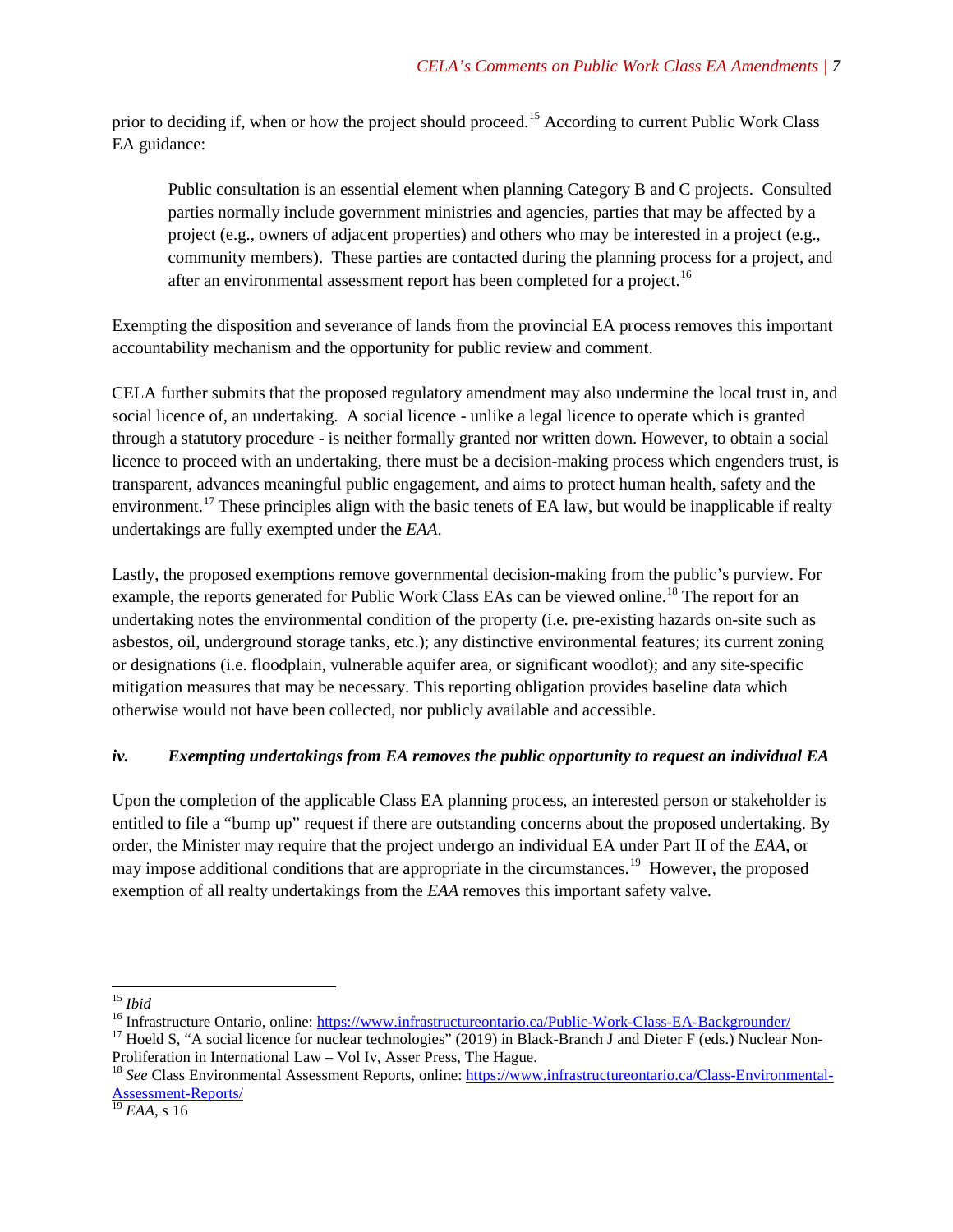#### **IV. CONCLUSION**

For the foregoing reasons, CELA submits that the proposed regulatory exemption is contrary to the public interest as it removes the ability to identify and evaluate potential adverse environmental effects early in the decision-making process, and to reconcile proposed development with environmental protection.

Without the application of the *EAA*, there will be an insufficient legislative basis requiring that adverse effects of an undertaking be considered from the outset. Ontario's EA requirements for realty undertakings are neither duplicative nor redundant, as the information gathered, and public comment opportunities provided, are unique to the EA process.

Accordingly, CELA reiterates that land disposition/severance undertakings should not be exempt from the *EAA*. In our view, the proposed exemption is contrary to the public purpose of the Act; undermines social and environmental accountability; removes decision-making from the public's purview; deprives the public an opportunity for public review and comment; and removes the right of concerned persons to request a more detailed individual EA of the proposed undertaking.

Yours truly,

### **CANADIAN ENVIRONMENTAL LAW ASSOCIATION**

 $R\neq$ 

ChuBaise

Richard Lindgren, Legal Counsel Kerrie Blaise, Legal Counsel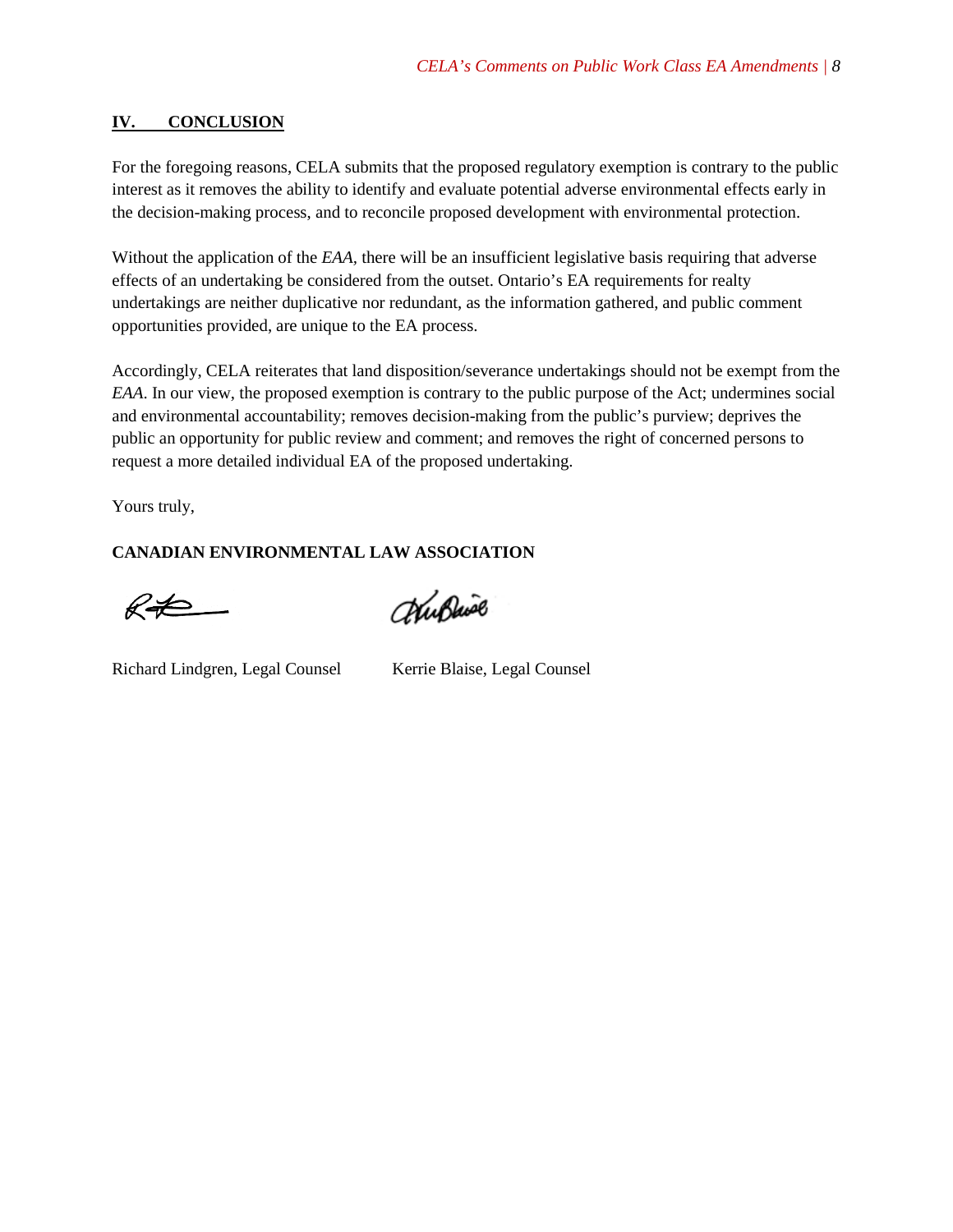# **APPENDIX 1 Category Listing Matrix**

|                                                                                                                                                                                                                                                                                                                                                                                                                                                                                                                                                                                                                                                                                                  |                                                                                                                                                                                                                                              |                                                |                                            |                                                                                            |                                             |                                                                             | Figure 2.2 Category Listing                      |                                                                  | Matrix                               |                                                   |                                      |                                                                                      |                                                |                                            |                                                        |                                                  |                                      |                                            |                                                |                               |                                      |                            |                                                   |                                           |                                              |                                            |                                       |                                                         |                                                              |                                              |
|--------------------------------------------------------------------------------------------------------------------------------------------------------------------------------------------------------------------------------------------------------------------------------------------------------------------------------------------------------------------------------------------------------------------------------------------------------------------------------------------------------------------------------------------------------------------------------------------------------------------------------------------------------------------------------------------------|----------------------------------------------------------------------------------------------------------------------------------------------------------------------------------------------------------------------------------------------|------------------------------------------------|--------------------------------------------|--------------------------------------------------------------------------------------------|---------------------------------------------|-----------------------------------------------------------------------------|--------------------------------------------------|------------------------------------------------------------------|--------------------------------------|---------------------------------------------------|--------------------------------------|--------------------------------------------------------------------------------------|------------------------------------------------|--------------------------------------------|--------------------------------------------------------|--------------------------------------------------|--------------------------------------|--------------------------------------------|------------------------------------------------|-------------------------------|--------------------------------------|----------------------------|---------------------------------------------------|-------------------------------------------|----------------------------------------------|--------------------------------------------|---------------------------------------|---------------------------------------------------------|--------------------------------------------------------------|----------------------------------------------|
| Key                                                                                                                                                                                                                                                                                                                                                                                                                                                                                                                                                                                                                                                                                              |                                                                                                                                                                                                                                              | Property Management and Development            |                                            |                                                                                            |                                             |                                                                             |                                                  |                                                                  |                                      |                                                   |                                      |                                                                                      |                                                |                                            | <b>Realty Transactions and Approvals</b>               |                                                  |                                      |                                            |                                                |                               |                                      |                            |                                                   |                                           |                                              |                                            |                                       |                                                         |                                                              |                                              |
| A - Category A B - Category B C - Category C D - Category D<br>NA - Not applicable (other undertaking or process applies)<br>*-Use EA Category Identification Table<br>(Table 2.1)<br>Notes:<br>1. Matrix to be read in conjunction with Appendix 1 and 2.<br>2. Interdependent undertakings cannot be subdivided.<br>3. Compound action undertakings take on category<br>of highest component action.<br>4. For detailed description of the Facility Groups and<br>Subgroups and undertakings, refer to Appendix 1 of the<br>document.<br>5. The Matrix cannot be used for any property with<br>structures more than 40 years old that does not have an<br><b>Cultural Heritage Evaluation.</b> |                                                                                                                                                                                                                                              | ADDITIONS<br>BUILDING                          | ಯ<br>BUILDING ALTERATION AND RESTOR'N (INT | EXT<br>య<br>$\overline{\mathsf{E}}$<br><b>REPAIR</b><br>$\epsilon$<br>BUILDING MAINTENANCE | AGREEMENTS<br>CO-DEVELOPMENT                | SEARCH<br>CONTAMINANT                                                       | FACILITY<br>NEW<br>CONSTRUCTION OF               | DECOMMISSIONING                                                  | DEMOLITION                           | <b>SERVICES</b><br>DESIGN                         | STUDIES<br>FEASIBILITY               | GROUNDS MAINTENANC                                                                   | LANDSCAPING                                    | <b>RECONSTRUCTION</b>                      | RELOCATION - HERITAGE ONLY                             | ACQUISITION                                      | DISPOSITION                          | TO CONS'VNBODY<br>DISPOSITION W./ESA,      | TO NON-CONS'VN BODY<br>ESA,<br>DISPOSITION W.  | EASEMENTS                     | EXPROPRIATIONS                       | <b>LEASE PURCHASE</b>      | <b>EASING OR LICENSING FROM, NO CHANGE IN USE</b> | LETTING OR LICENSING TO, NO CHANGE IN USE | EASING OR LICENSING FROM, WITH CHANGE IN USE | ETTING OR LICENSING TO, WITH CHANGE IN USI | PLANNING APPROVALS (LAND DEVELOPMENT) | AIR RIGHTS<br>DENSITY OR<br>$\overline{\sigma}$<br>SALE | SEVERANCE                                                    | VOLTAGE RIGHTS (POWER POLES & GUY WIRES)     |
|                                                                                                                                                                                                                                                                                                                                                                                                                                                                                                                                                                                                                                                                                                  | <b>Facility Groups and Subgroups</b><br><b>1. NON-PROGRAMMED PROPERTIES</b>                                                                                                                                                                  |                                                |                                            |                                                                                            |                                             |                                                                             |                                                  |                                                                  |                                      |                                                   |                                      |                                                                                      |                                                |                                            |                                                        |                                                  |                                      |                                            |                                                |                               |                                      |                            |                                                   |                                           |                                              |                                            |                                       |                                                         |                                                              |                                              |
| 1.1<br>1.2<br>1.3                                                                                                                                                                                                                                                                                                                                                                                                                                                                                                                                                                                                                                                                                | VACANT LAND<br>LANDS WITH IMPROVEMENTS<br>LANDS WITH ENVIRONMENTALLY SIGNIFICANT AREA<br>2. ADMINISTRATIVE FACILITIES                                                                                                                        | в<br>В<br>$\mathsf C$                          | Α<br>A<br>A                                | Α<br>Α<br>A                                                                                | Α<br>А<br>A                                 | Α<br>A<br>$\overline{A}$                                                    | в<br>$\, {\bf B}$<br>$\mathsf{C}$                | в<br>$\, {\bf B}$<br>$\sf{B}$                                    | в<br>в<br>B                          | Α<br>Α<br>$\overline{A}$                          | A<br>A<br>$\overline{A}$             | Α<br>Α<br>A                                                                          | Α<br>$\mathsf A$<br>A                          | в<br>в<br>B                                | в<br>$\sf B$<br>B                                      | B<br>В<br>B                                      | B<br>в<br><b>NA</b>                  | В<br>$\, {\bf B}$<br>B                     | С<br>$\mathbf C$<br>$\mathsf{C}$               | В<br>B<br>B                   | в<br>в<br>B                          | В<br>B<br>B                | Α<br>А<br>A                                       | Α<br>A<br>A                               | В<br>B<br>B                                  | в<br>$\sf B$<br>$\,$ B                     | Α<br>A<br>A                           | в<br>B<br>$\, {\bf B}$                                  | Α<br>A<br>$\, {\bf B}$                                       | B<br>В<br>B                                  |
| 2.1<br>2.2<br>2.3<br>2.4<br>2.5<br>2.6                                                                                                                                                                                                                                                                                                                                                                                                                                                                                                                                                                                                                                                           | ADMINISTRATIVE BUILDINGS<br>CHILD CARE CENTRES<br><b>EDUCATION CENTRES</b><br><b>HEALTH CLINICS</b><br>RECREATION AND TOURISM FACILITIES<br><b>CASINOS</b><br>3. STORAGE FACILITIES                                                          | B<br>B<br>B<br>В<br>В<br>В                     | Α<br>Α<br>A<br>Α<br>A<br>A                 | Α<br>Α<br>Α<br>Α<br>A<br>A                                                                 | Α<br>А<br>Α<br>Α<br>А<br>A                  | Α<br>$\overline{A}$<br>A<br>$\overline{A}$<br>$\overline{A}$<br>A           | В<br>B<br>B<br>B<br>B<br>$\overline{B}$          | В<br>$\, {\bf B}$<br>$\sf B$<br>В<br>B<br>B                      | В<br>в<br>B<br>в<br>B<br>B           | Α<br>Α<br>Α<br>Α<br>Α<br>Α                        | Α<br>Α<br>A<br>Α<br>Α<br>Α           | Α<br>Α<br>Α<br>Α<br>Α<br>Α                                                           | Α<br>Α<br>$\mathsf A$<br>Α<br>Α<br>Α           | B<br>В<br>B<br>B<br>B<br>$\overline{B}$    | В<br>В<br>B<br>в<br>В<br>B                             | B<br>В<br>B<br>B<br>B<br>B                       | B<br>В<br>B<br>B<br>B<br>B           | В<br>B<br>B<br>B<br>B<br>B                 |                                                | В<br>B<br>B<br>B<br>B<br>B    | в<br>в<br>B<br>в<br>B<br>B           | В<br>B<br>B<br>B<br>B<br>B | Α<br>А<br>Α<br>Α<br>Α<br>A                        | Α<br>Α<br>Α<br>Α<br>А<br>Α                | В<br>B<br>B<br>B<br>B<br>B                   | В<br>B<br>$\sf{B}$<br>В<br>B<br>B          | B<br>В<br>B<br>в<br>B<br>B            | в<br>В<br>В<br>в<br>B<br>B                              |                                                              | В<br>в<br>B<br>B<br>B<br>$\overline{B}$      |
| 3.1<br>3.2<br>3.3<br>3.4                                                                                                                                                                                                                                                                                                                                                                                                                                                                                                                                                                                                                                                                         | <b>GARAGES</b><br><b>BOAT SLIPS</b><br>PATROL YARDS<br>WAREHOUSES<br>4. CUSTODIAL FACILITIES                                                                                                                                                 | В<br>В<br>$\, {\bf B}$<br>B                    | Α<br>A<br>$\overline{A}$<br>A              | Α<br>$\boldsymbol{\mathsf{A}}$<br>$\mathsf A$<br>A                                         | Α<br>А<br>$\mathsf A$<br>A                  | A<br>$\overline{A}$<br>$\mathsf A$<br>A                                     | В<br>$\sf B$<br>$\mathsf{C}$<br>B                | В<br>$\, {\bf B}$<br>$\, {\bf B}$<br>$\mathsf B$                 | в<br>В<br>В<br>B                     | Α<br>Α<br>A<br>A                                  | Α<br>Α<br>A<br>A                     | Α<br>A<br>A<br>A                                                                     | Α<br>$\mathsf A$<br>$\mathsf A$<br>$\mathsf A$ | В<br>$\sf{B}$<br>$\, {\sf B}$<br>B         | в<br>$\sf B$<br>$\, {\bf B}$<br>$\sf{B}$               | в<br>$\sf{B}$<br>$\overline{B}$<br>B             | В<br>В<br>$\sf{B}$<br>B              | B<br>$\mathsf B$<br>$\sf{B}$<br>B          | C<br>$\mathsf C$<br>$\overline{C}$<br>C        | В<br>B<br>$\overline{B}$<br>B | в<br>B<br>в<br>B                     | в<br>B<br>B<br>B           | Α<br>Α<br>$\mathsf A$<br>A                        | Α<br>$\mathsf A$<br>A<br>A                | в<br>$\sf{B}$<br>$\, {\bf B}$<br>B           | В<br>$\sf B$<br>$\overline{B}$<br>B        | B<br>В<br>$\, {\bf B}$<br>B           |                                                         | A<br>A<br>$\mathsf A$<br>$\overline{A}$                      | B<br>$\, {\bf B}$<br>$\sf B$<br>$\, {\bf B}$ |
| 4.1<br>4.2<br>4.3<br>4.4<br>4.5<br>4.6<br>4.7<br>4.8                                                                                                                                                                                                                                                                                                                                                                                                                                                                                                                                                                                                                                             | JAILS<br>DETENTION CENTRES<br><b>CORRECTION CENTRES</b><br><b>FORESTRY CAMPS</b><br>YOUNG OFFENDERS OPEN/ SECURE DETENTION<br><b>CENTRES</b><br><b>TREATMENT CENTRES</b><br>PSYCHIATRIC HOSPITALS<br>CENTRES FOR DEVELOPMENTALLY HANDICAPPED | В<br>B<br>$\mathsf B$<br>В<br>B<br>В<br>B<br>B | Α<br>A<br>A<br>Α<br>Α<br>Α<br>Α<br>A       | Α<br>$\overline{A}$<br>A<br>Α<br>A<br>Α<br>A<br>A                                          | ٠                                           | Α<br>$\overline{A}$<br>A<br>Α<br>$\overline{A}$<br>Α<br>A<br>$\overline{A}$ | В<br>$\sf B$<br>$\sf B$<br>B<br>В<br>B<br>B<br>B | В<br>$\, {\bf B}$<br>$\, {\bf B}$<br>в<br>в<br>в<br>$\sf B$<br>B | В<br>в<br>B<br>B<br>B<br>B<br>B<br>B | Α<br>Α<br>A<br>Α<br>Α<br>Α<br>A<br>$\overline{A}$ | Α<br>Α<br>Α<br>Α<br>Α<br>Α<br>Α<br>A | Α<br>Α<br>$\boldsymbol{\mathsf{A}}$<br>Α<br>A<br>Α<br>$\boldsymbol{\mathsf{A}}$<br>A | Α<br>$\mathsf A$<br>Α<br>Α<br>Α<br>Α<br>Α<br>A | в<br>B<br>B<br>B<br>B<br>B<br>$\sf B$<br>B | В<br>$\, {\bf B}$<br>$\sf{B}$<br>В<br>В<br>B<br>B<br>B | В<br>B<br>$\sf B$<br>B<br>B<br>B<br>$\sf B$<br>B | B<br>в<br>B<br>В<br>B<br>B<br>B<br>B | В<br>$\sf B$<br>B<br>B<br>B<br>B<br>B<br>B | С<br>$\mathbf C$<br>C<br>C<br>C<br>C<br>C<br>C |                               | в<br>В<br>B<br>B<br>B<br>B<br>B<br>B |                            | $\star$<br>$\star$<br>$\star$                     |                                           | $\star$                                      | $\star$                                    | В<br>B<br>В<br>В<br>B<br>В<br>B<br>B  | $\, {\bf B}$                                            | Α<br>A<br>A<br>Α<br>A<br>Α<br>Α<br>A                         | B                                            |
| 5.1<br>5.2<br>5.3<br>5.4<br>5.5                                                                                                                                                                                                                                                                                                                                                                                                                                                                                                                                                                                                                                                                  | 5. TRANSPORTATION FACILITIES<br>GOVERNMENT AIRCRAFT FACILITIES<br>TRANSIT SERVICE FACILITIES<br>ROAD AND PARKING FACILITIES<br><b>WATER CROSSINGS</b><br>PEDESTRIAN ACCESS FACILITIES<br><b>6. RESEARCH FACILITIES</b>                       | $\star$<br>$\star$                             | Α<br>A<br>Α<br>Α<br>A                      | Α<br>Α<br>$\overline{A}$<br>Α<br>A                                                         | $\star$                                     | $\overline{A}$<br>$\overline{A}$<br>A<br>$\overline{A}$<br>$\overline{A}$   | $\star$<br>$\star$                               | $\star$<br>$\star$                                               | $\star$<br>$\star$                   | Α<br>A<br>A<br>Α<br>A                             | Α<br>Α<br>Α<br>Α<br>A                | Α<br>A<br>$\boldsymbol{\mathsf{A}}$<br>Α<br>A                                        | A<br>A<br>A<br>$\overline{\mathsf{A}}$<br>A    | $\star$<br>$\star$                         | В<br>B<br>B<br>B<br>B                                  | $\star$                                          | $\pmb{\ast}$                         | B<br>B<br>B<br>B<br>B                      | С<br>C<br>$\mathsf{C}$<br>$\mathbf C$<br>C     |                               |                                      | $\star$                    | $\star$                                           |                                           | $\star$                                      | $\star$                                    |                                       |                                                         | Α<br>A<br>A<br>$\overline{A}$<br>Α                           | $\star$                                      |
| 6.1<br>6.2<br>6.3<br>6.4<br>6.5                                                                                                                                                                                                                                                                                                                                                                                                                                                                                                                                                                                                                                                                  | ENVIRONMENTAL MONITORING STATIONS<br><b>EXPERIMENTAL FARMS</b><br><b>AGRICULTURAL EXTENSION STATIONS</b><br><b>FISH CULTURE FACILITIES</b><br>NURSERIES AND ARBORETUMS<br>7. COMMUNICATION FACILITIES                                        | B<br>в<br>В<br>$\overline{\ast}$<br>$\star$    | Α<br>Α<br>Α<br>$\ast$                      | A<br>A<br>Α<br>$\overline{\ast}$                                                           | Α<br>Α<br>Α<br>$\overline{\ast}$<br>$\star$ | Α<br>A<br>Α<br>$\star$<br>$\star$                                           | В<br>В<br>B<br>$\star$<br>$\star$                | В<br>в<br>В<br>$\star$                                           | B<br>в<br>B<br>¥<br>¥                | Α<br>A<br>Α<br>$\star$<br>$\star$                 | A<br>A<br>Α<br>$\star$               | A<br>A<br>Α<br>$\ast$<br>$\star$                                                     | A<br>Α<br>Α<br>Α<br>A                          | В<br>В<br>В<br>$\star$<br>$\star$          | $\sf{B}$<br>В<br>B<br>В<br>B                           | в<br>В<br>$\ast$<br>$\star$                      | B<br>в<br>B<br>$\ast$<br>$\star$     | $\star$                                    |                                                |                               |                                      | в<br>В<br>$\star$          | Α<br>Α<br>$\star$                                 | Α<br>Α<br>$\star$                         | $\star$                                      |                                            | B<br>B<br>B<br>$\star$                | $\star$<br>$\pmb{\ast}$                                 | $\overline{A}$<br>$\overline{A}$<br>Α<br>Α<br>$\overline{A}$ |                                              |
| 7.1                                                                                                                                                                                                                                                                                                                                                                                                                                                                                                                                                                                                                                                                                              | <b>COMMUNICATION TOWERS</b><br>8. INFASTRUCTURE DEVELOPMENTS                                                                                                                                                                                 |                                                | Α                                          | $\mathsf{A}$                                                                               | A                                           | $\overline{A}$                                                              |                                                  |                                                                  |                                      | $\mathsf{A}$                                      | $\overline{A}$                       | $\mathsf{A}$                                                                         | $A \mid B$                                     |                                            |                                                        |                                                  |                                      |                                            |                                                |                               |                                      |                            | Α                                                 | Α                                         |                                              |                                            |                                       |                                                         | $\mathsf{A}$                                                 |                                              |
| 8.1<br>8.2<br>8.3                                                                                                                                                                                                                                                                                                                                                                                                                                                                                                                                                                                                                                                                                | SANITARY COLLECTION, TREATMENT AND<br>DISPOSAL SYSTEMS<br>WATER SUPPLY DISTRIBUTION AND TREATMENT<br><b>SYSTEMS</b><br>DRAINAGE ACT RELATED WORKS                                                                                            | $\star$<br>$\star$<br>$\pmb{\ast}$             | $\star$<br>$\star$<br>$\star$              | $\star$<br>$\star$<br>$\star$                                                              | $\star$<br>$\star$<br>$\star$               | $\pmb{\ast}$<br>$\star$<br>$\star$                                          | $\star$<br>$\star$                               | $\star$<br>$\star$                                               | $\star$<br>$\star$                   | $\star$                                           | $\star$                              | $\star$                                                                              | Α<br>Α<br>Α                                    | $\star$                                    | $\star$                                                | $\star$                                          | $\star$<br>$\pmb{\ast}$              | $\star$<br>$\star$                         | $\star$                                        | $\star$                       | $\star$                              | $\star$                    | $\star$<br>$\star$                                | $\star$                                   | $\star$<br>$\star$                           | $\star$                                    | $\star$                               | $\star$                                                 | $\star$<br>$\star$                                           | $\star$<br>$\star$                           |
| 8.4<br>8.5                                                                                                                                                                                                                                                                                                                                                                                                                                                                                                                                                                                                                                                                                       | STORMWATER MANAGEMENT FACILITIES<br>STREAM CHANNELIZATION AND BANK STABILIZATION<br>9. HERITAGE PROPERTIES                                                                                                                                   | $\pmb{\ast}$<br>$\star$                        | $\star$<br>$\star$                         | $\star$<br>$\star$                                                                         | $\star$<br>$\star$                          | $\pmb{\ast}$<br>$\pmb{\ast}$                                                | $\pmb{\ast}$<br>$\star$                          | $\pmb{\ast}$<br>$\star$                                          | $\star$<br>$\ddot{\star}$            | $\star$<br>$\star$                                | $\star$                              | $\star$<br>$\star$                                                                   | Α<br>A                                         | $\star$<br>$\star$                         | $\star$<br>$\star$                                     | $\star$<br>$\star$                               | $\pmb{\ast}$<br>$\pmb{\ast}$         | $\star$<br>$\star$                         | $\star$                                        | $\star$                       | $\star$                              | $\pmb{\ast}$               | $\star$<br>$\star$                                | $\star$                                   | $\star$<br>$\star$                           | $\star$<br>$\star$                         | $\star$                               | $\star$                                                 | $\star$<br>$\star$                                           | $\star$<br>$\star$                           |
| 9.1<br>9.2                                                                                                                                                                                                                                                                                                                                                                                                                                                                                                                                                                                                                                                                                       | CULTURAL HERITAGE PROPERTIES<br>HERITAGE SUPPORT PROPERTIES                                                                                                                                                                                  | B<br>B                                         | В<br>B                                     | A<br>Α                                                                                     | В<br>B                                      | A<br>$\mathsf{A}$                                                           | в<br>B                                           | B<br>B                                                           | В<br>$\, {\sf B}$                    | в<br>В                                            | в<br>В                               | A<br>$\mathsf{A}$                                                                    | В<br>$\, {\sf B}$                              | В<br>B                                     | B<br>B                                                 | B<br>B                                           | B<br>В                               | В<br>В                                     | C<br>C                                         | В<br>В                        | В<br>В                               | В<br>В                     | Α<br>Α                                            | Α<br>Α                                    | В<br>B                                       | В<br>B                                     | в<br>B                                | в<br>B                                                  | B<br>B                                                       | IB.<br>B                                     |